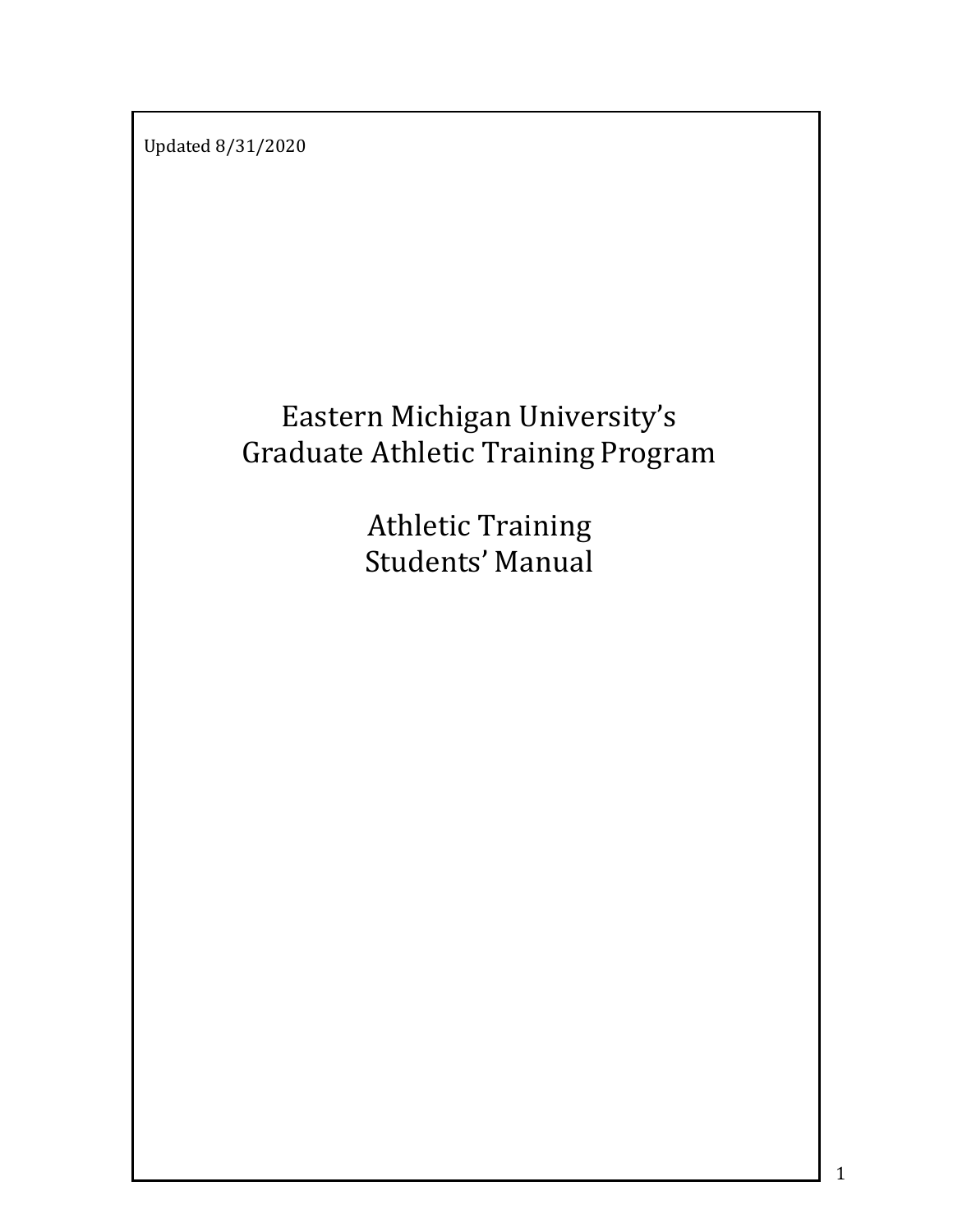Eastern Michigan University's Commission on Accreditation of Athletic Training (CAATE) Accredited Athletic Training Program

Welcome to the Eastern Michigan University Athletic Training Program. We would like to take this opportunity to offer you as much information about this program as possible. This handbook is designed to act as your guide and to inform you of the policies and procedures included in the Athletic Training Program at Eastern Michigan University. This handbook will assist us in conveying to you, the student, the expectations that we have of you as an athletic training student progressing through this program.

It is our goal that every athletic training student in this program becomes a wellqualified Certified Athletic Trainer. This program will offer you every opportunity to fulfill the Board of Certification's requirements for certification. It is up to you, the student, to take full advantage of these opportunities, so that you can become a successful Athletic Trainer.

The EMU Athletic Training Program and its' faculty and staff are expecting you to make a commitment to this program and to become a dependable, responsible and skilled member of this program. You will be expected to act diligently and learn to take on responsibilities assigned to you during your tenure in this program, in a mature and professional manner.

Please read this manual carefully. If you have any questions, please do not hesitate to contact the Program Coordinator or Clinical Education Coordinator at any time. It is important that each athletic training student is aware of all pertinent policies and guidelines. We are proud to have you as a member of this program and look forward to watching you take an active role as a student in this program.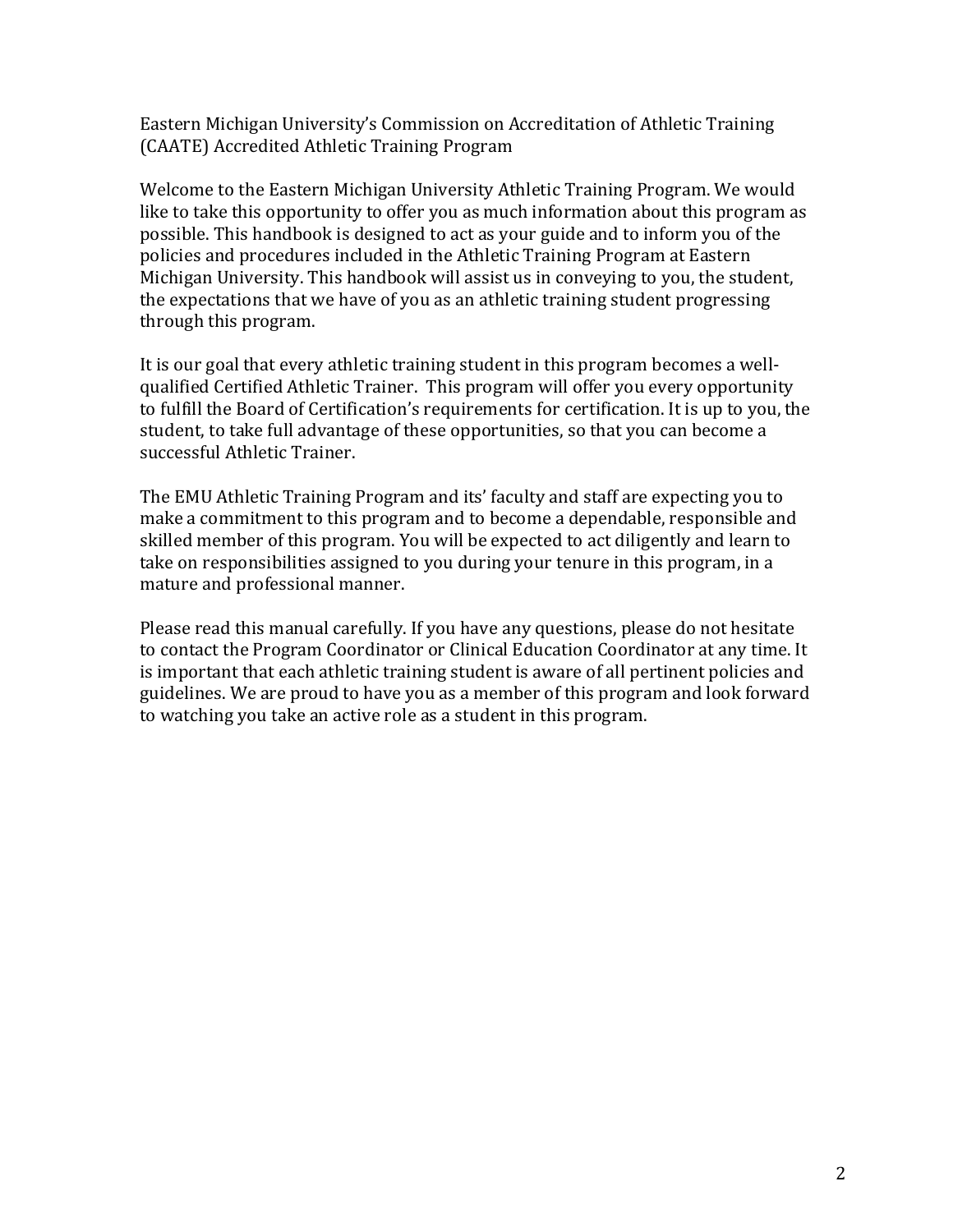## *Program Accreditation Information*

The Commission on Accreditation of Athletic Training Education (CAATE) accredits the EMU Athletic Training Program. This program was awarded with its initial undergraduate accreditation in October of 1997. With consideration of the CAATE's transition to entry-level Masters programs, the Master of Athletic Training Program was accredited in 2017. EMU is the first accredited entry-level Master's program in the state of Michigan.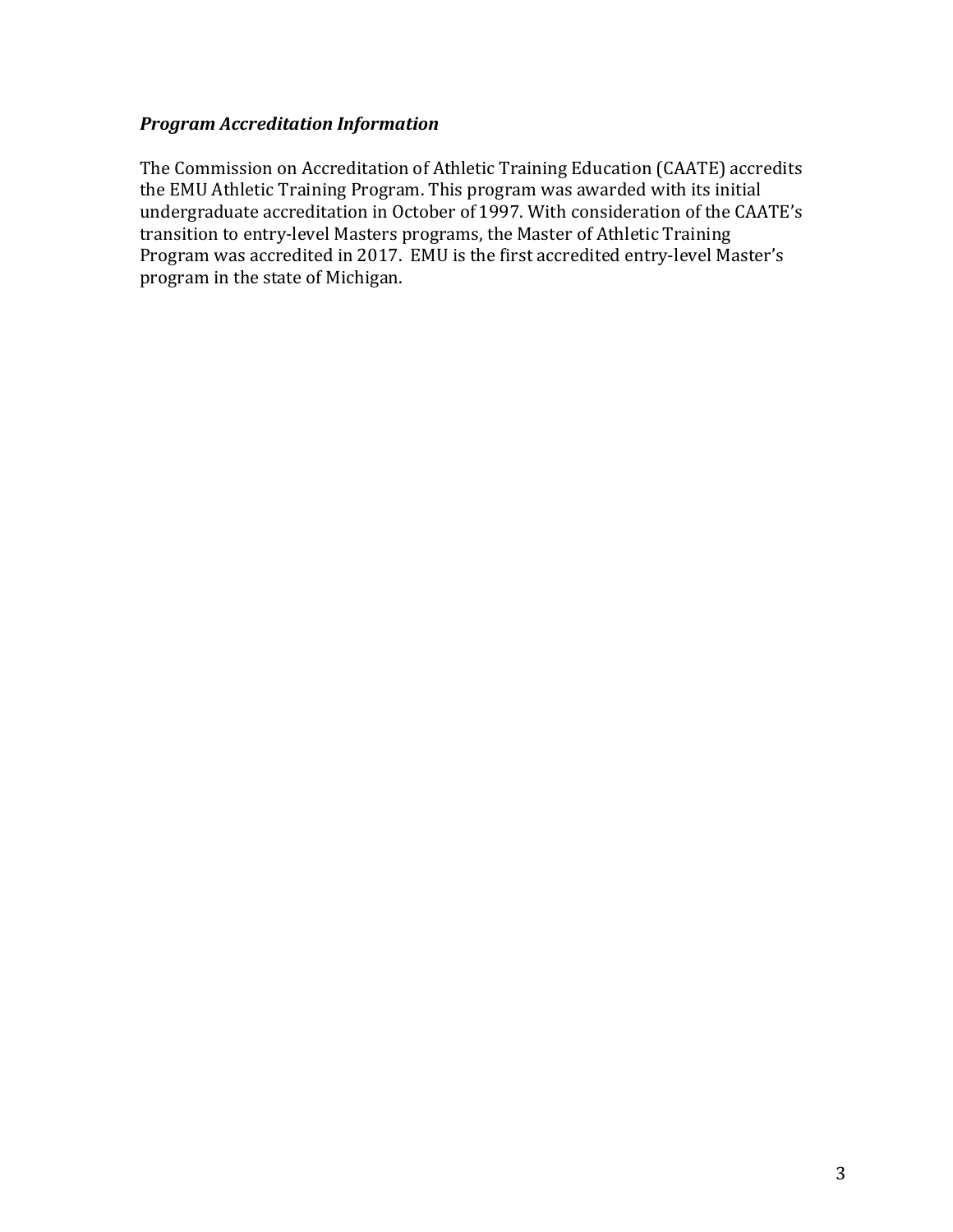# *Program Mission and Objectives*

Mission Statement of the Eastern Michigan University Athletic Training Program (Updated 2017)

The Eastern Michigan University Master of Athletic Training Program (MAT) is committed to developing Athletic Training professionals through outstanding didactic and clinical instruction. The MAT works to develop globally aware and intellectually competent allied *health care professionals by providing experiences in a practical-based environment with an emphasis in evidence-based medicine.*

## **ATHLETIC TRAINING PROGRAM STUDENT LEARNING OBJECTIVES**

- Students will be able to engage in thoughtful dialogue and engage in problem solving, critical thinking and analysis with respect to all aspects of athletic training.
- Students will promote and practice respect and unbiased treatment of physically active individuals regardless of race, color, gender, sexual orientation, or religious affiliation.
- Students will obtain all skills and knowledge necessary to complete the defined curriculum, sit for the BOC certification examination, and serve as a certified athletic trainer.
- Students will be able to demonstrate the use of Evidence Based Medicine in the application of their AT knowledge, skills, and abilities.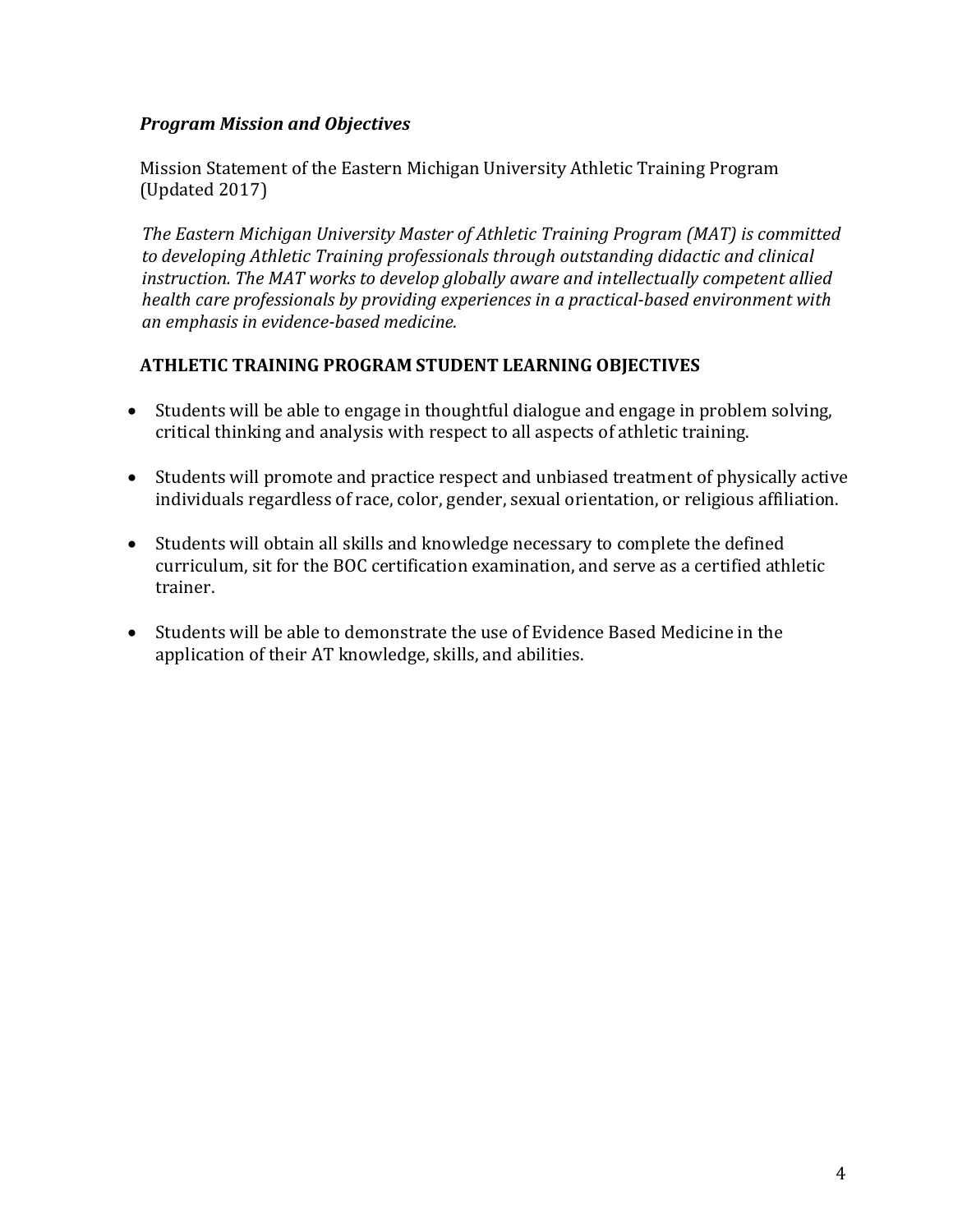# *Essential Functions of an Athletic Trainer*

Students entering into the field of athletic training should understand the essential functions of the profession of athletic training. These functions are incorporated into the 5 Domains of Athletic Training. These domains will be discussed and addressed in detail as students progress through the Athletic Training Program at Eastern Michigan University. For additional information, please refer to the BOC's Role Delineation Study. This document is available for purchase. Visit www.bocatc.org.

# **Athletic Training Foundational Behaviors of Professional Practice**

Privacy of the patient

- Recognize sources of conflict of interest that can impact the client's/patient's health
- Know and apply the commonly accepted standards for patient confidentiality
- Provide the best healthcare available for the client/patient.
- Advocate for the needs of the client/patient.

Team Approach to Practice

- Recognize the unique skills and abilities of other healthcare professionals
- Understand the scope of practice of other healthcare professionals
- Execute duties within the identified scope of practice for athletic trainers
- Include the patient (and family, where appropriate) in the decisionmaking process
- Work with others in effecting positive patient outcomes

Legal Practice

- Practice athletic training in a legally competent manner
- Identify and conform to the laws that govern athletic training.
- Understand the consequences of violating the laws that govern athletic training

Ethical Practice

- Comply with the NATA's Code of Ethics and the BOC's Standards of Professional Practice
- Understand the consequences of violating the NATA's Code of Ethics and BOC's Standards of Professional Practice
- Comply with other codes of ethics, as applicable

Advancing Knowledge

- Critically examine the body of knowledge in athletic training and related fields
- Use evidence-based practice as a foundation for the delivery of care
- Appreciate the connection between continuing education and the improvement of athletic training practice
- Promote the value of research and scholarship in athletic training.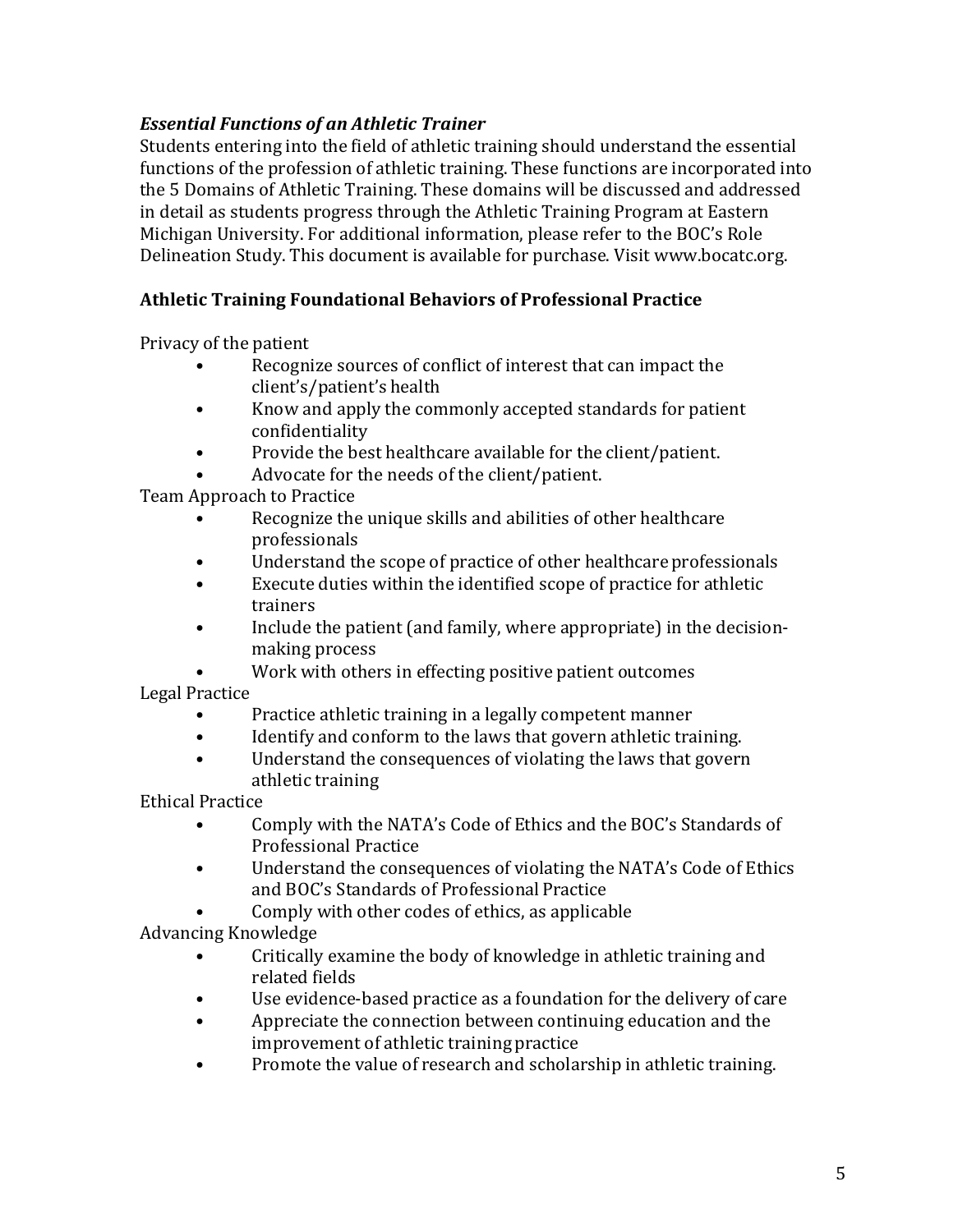• Disseminate new knowledge in athletic training to fellow athletic trainers, clients/patients, other healthcare professionals, and others as necessary

Cultural Competence

- Demonstrate awareness of the impact that clients'/patients' cultural differences have on their attitudes and behaviors toward healthcare
- Demonstrate knowledge, attitudes, behaviors, and skills necessary to achieve optimal health outcomes for diverse patient populations
- Work respectfully and effectively with diverse populations and in a diverse work environment

Professionalism

- Advocate for the profession
- Demonstrate honesty and integrity
- Exhibit compassion and empathy
- Demonstrate effective interpersonal communication skills

## **Domains of Athletic Training**

- Injury/Illness Prevention and Wellness Protection
- Clinical Evaluation and Diagnosis
- Immediate and Emergency Care
- Treatment and Rehabilitation
- Organizational and Professional Health and Well-being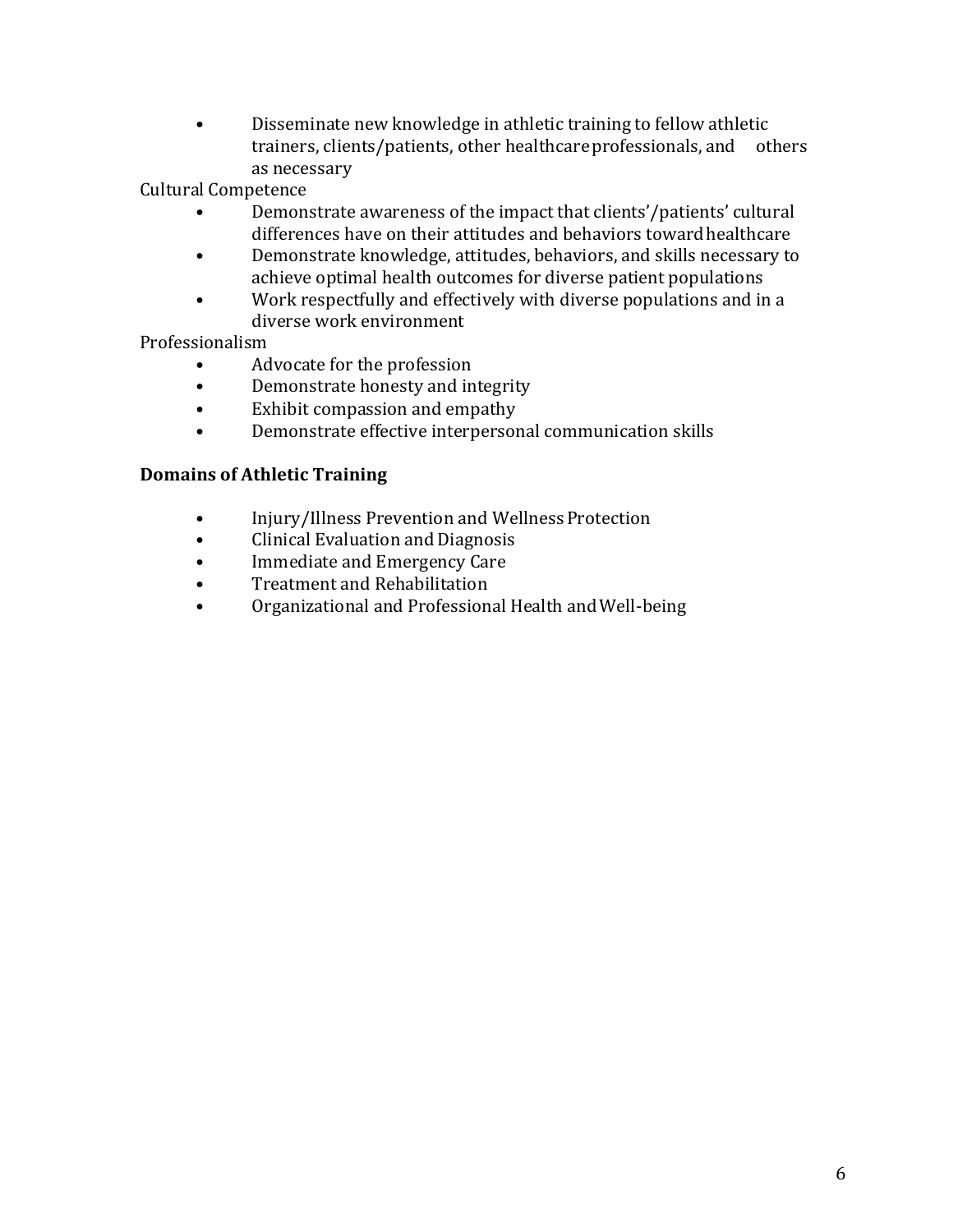# *Program Retention*

The Athletic Training Program reserves the right to immediately remove a student from the program who violates ethical, student conduct code and/or professional behavior as described by the Eastern Michigan University Office of Student Conduct, Athletic Department and the Athletic Training Program Manual.

Once a student has successfully been accepted into the Athletic Training Program they must meet the following criteria to remain in the program.

- Maintain a minimum 3.0 GPA
	- Students will be placed on academic probation at the end of any semester in which their cumulative EMU GPA in courses taken for graduate credit is below 3.0.
	- A student on probation must obtain at least a semester GPA of 3.0 in their first semester of probation. Failure to do so will result in academic dismissal.
	- If a probationary student earns a 3.0 GPA, but their overall GPA is still below 3.0, the student will be given one additional semester to raise their cumulative GPA to a 3.0 or higher. Failure to do so will result in academic dismissal.
- Successfully complete each ATTR course on the first or second attempt with a minimum grade of "C".
- Follow Graduate School Requirements
- Ethical Cyber Activity (Social Media) Athletic Training Students should, under no circumstances, portray themselves in a way that may affect a person's perception of Eastern Michigan University's Athletic Training Program or Athletic Department in a negative way. A case of cyber ethical abuse can result in immediate removal from the Athletic Training Program. (This will be determined by the ATP Program Coordinator, Clinical Education Coordinator and when appropriate the supervising preceptor.)
- $\circ$  The ATP reserves the right to remove a student due to an outstanding circumstance that may affect the student's ability to continue on in the program successfully. This includes but is not limited to changes in students' ability to adhere to the technical standards, student's demeanor during the clinical experience, failure to adhere to the cyber ethical standard, etc.
- Demonstrate a pattern of safe clinical practice commensurate with the student's educational experience.
	- Students who withdraw from the program and wish to reenter, must reapply to the program and repeat all previous coursework unless previous arrangements have been made with the Advisory Committee.

## *Program Expectations*

1. Students are expected to check their "my emich" account on a regular basis.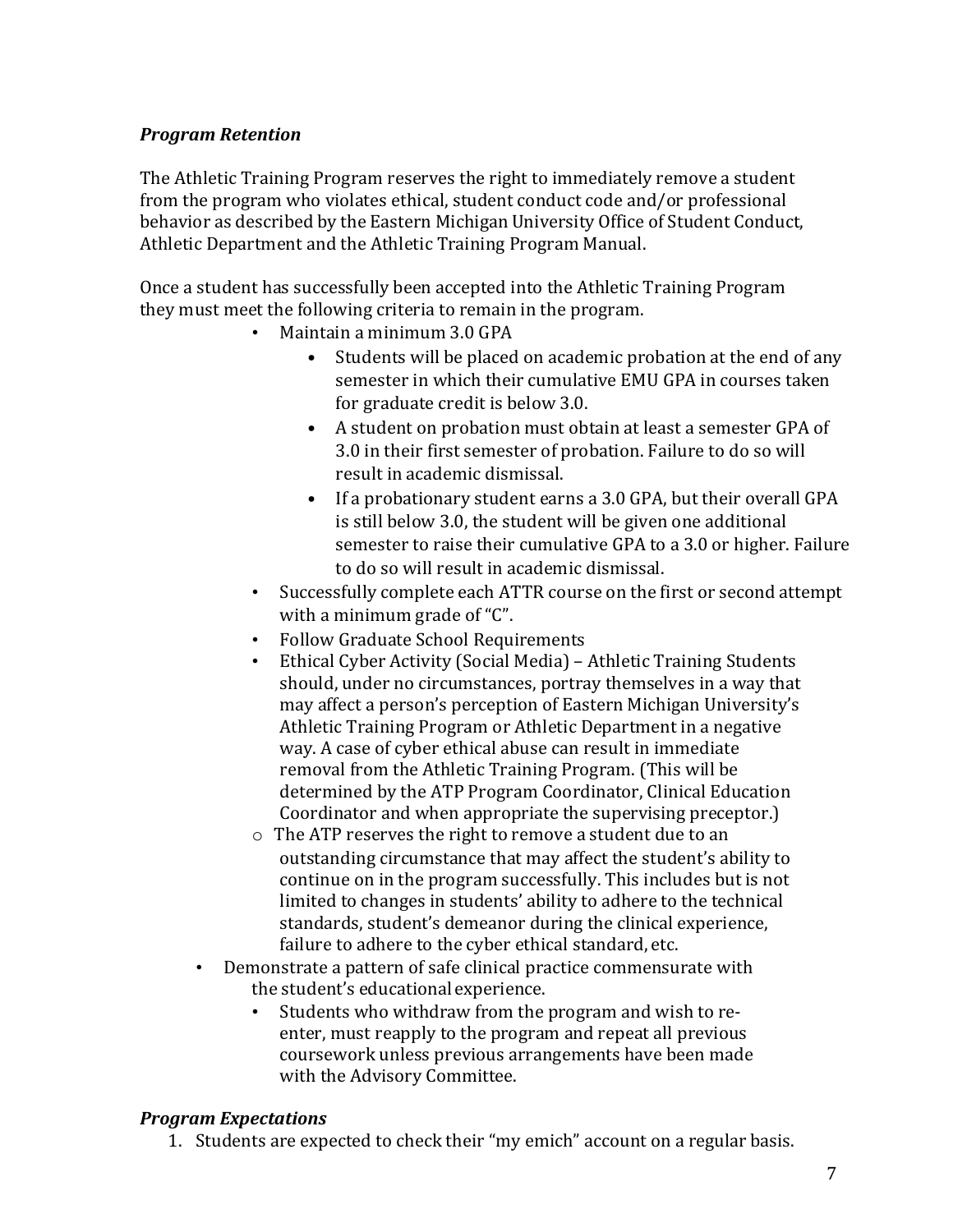- 2. Students are required to maintain NATA membership throughout their tenure as an Athletic Training student.
- 3. Students are required to complete/submit the following forms on our electronic management system
	- Student evaluations
	- Preceptor evaluations
	- Hour logs
	- Patient encounters
	- Demographic Information
	- Non-disclosure forms
	- Technical Standards Certification Form
	- Blood-borne Pathogens training verification
	- HIPAA training verification
	- Proficiency completion
		- $\circ$  Proficiency completion coincides with each Practicum/Internship course and will be explained thoroughly by the instructor.

\*Additional forms may be added. Students will be notified of anyadditional paperwork by the clinical education coordinator or program coordinator.

4. Students are expected to meet with their preceptors on a regular basis to discuss their progress. Students will be evaluated twice per semester. All evaluations will include the professional skills noted in the Appendix.

# **Conduct**

- Maintain a professional attitude at all times when representing Eastern Michigan University.
- Progress professionally on all professional skills (See  $\Delta$ ppendix)
- The certified athletic trainers, preceptors, set your responsibilities and limitations. You will be held accountable for your actions, therefore stay within your limits.
- You may not give any care, treatment, or perform other such duties without permission and supervision from a certified athletic trainer.
- Be prompt and ON TIME.
- Do not let the student-athlete/coach dictate the course or treatment. All decisions are made by the AT. You may be asked for your input as part of your learning process.
- Avoid special privileges- do not do things for a student-athlete or patient that others have refused.

## **Appearance**

Athletic Training Students should be dressed to look neat and professional at all times when in their clinical education setting. Remember you are not only trying to make a good impression; you are representing the EMU Athletic Training Program. You are a health care professional and should look the part.

The dress code is as follows: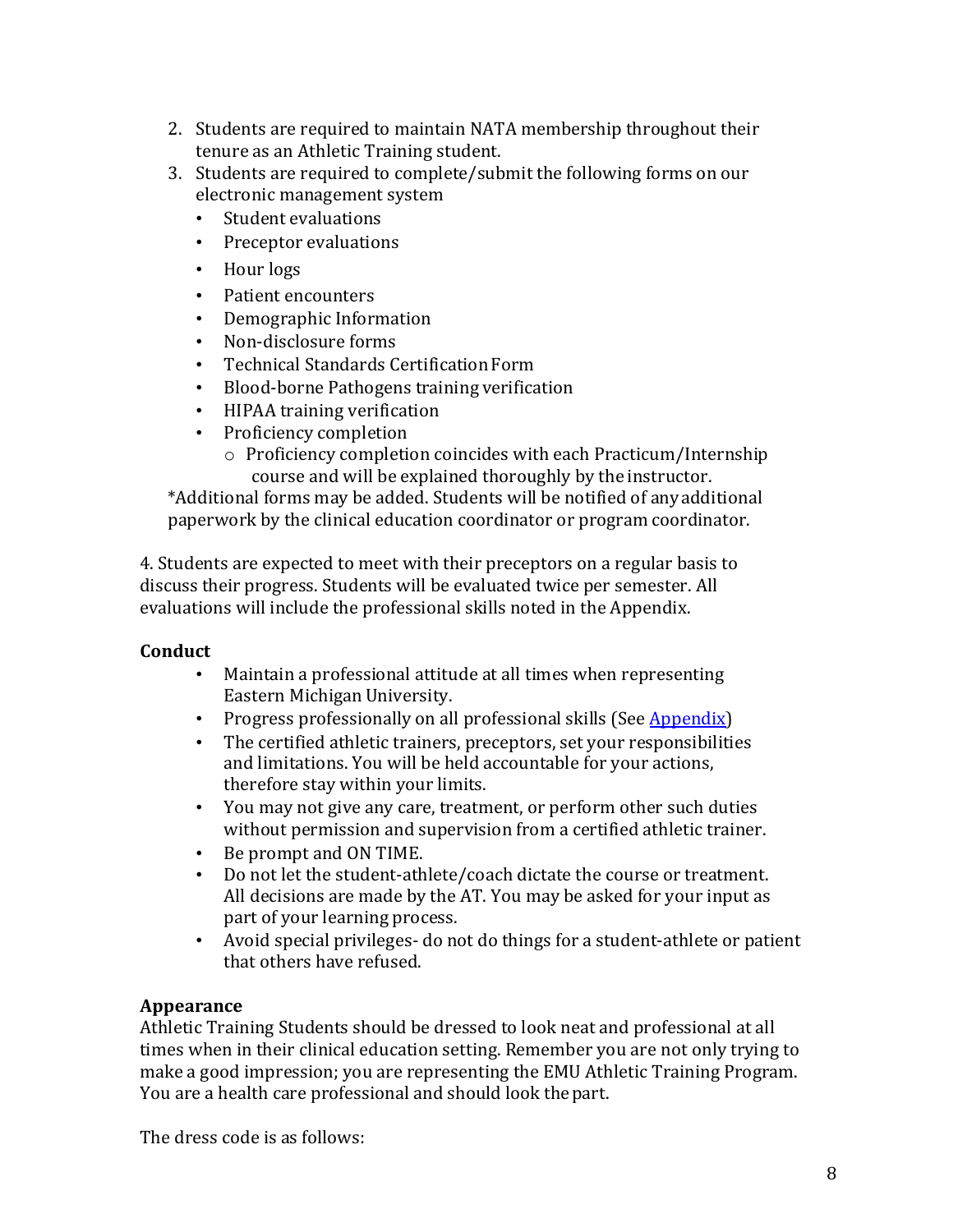- You will NOT wear jeans, hats/sunglasses inside, or T-shirts with profanity, alcohol or drug advertisements.
- You are required to wear nice khaki/black slacks or shorts and an EMU athletic training/sports medicine shirt or top. You may wear an appropriate non-sports medicine polo or sweater.
- You may wear specific team issued apparel (no sweatpants).
- You may wear nice tennis shoes or dress shoes but no sandals/slides. All shoes must be closed toed and socks should be worn at all times.
- Tight/form fitting clothing or "revealing" clothing is not appropriate for the athletic training room (including yoga pants and leggings)
- Shirts must be clean and tucked in. (Any loose clothing and other attire may be a hazard around some of the machines and instruments)
- Each site may have specific rules and guidelines in regards to appropriate attire. Please make sure that you follow their guidelines as well.
- Be neat in appearance and take personal pride. This includes using personal discretion in the areas of facial hair, hairstyle and jewelry. If you are uncertain about what may be appropriate, please ask a faculty member or preceptor.
- No facial piercings are allowed to be worn during a student's clinical education or athletic training experiences. This includes all labs, events, etc.
- Earrings must be smaller than a quarter and a maximum of two in each ear.
- Hair must be kempt. This includes facial hair being kept to a minimum and neatly groomed.

Refer to your supervising preceptor for specific questions about dress for specific teams, events, and clinical settings.

# **Clinical Expectations and Policies:**

- You will be assigned to a preceptor to cover events and practices according to your ability and needs. You may also be assigned to a preceptor to help with a specific sport.
- Covering an event (practices included) without an AT is not allowed. If you are asked to cover an event(s) without an AT inform the Clinical Education Coordinator immediately. Covering an event alone is not allowed by CAATE and is in violation of our accreditation.
- Never leave a contest, practice, or clinical assignment without first checking with the Preceptor to see if anything is needed.
- Always have the necessary supplies available for practices and games.
- $\cdot$  Be responsible for duties and assignments by completing them, by notifying the Preceptor when you are going to be absent, and by arranging for coverage of your assignment when you are absent.
- Non-emergency events such as weddings, family outings, etc. must be brought to the attention of the Preceptor at least one month prior to the event. Failure to do so may result in a disciplinary action for noncompliance, which may lead to being written up.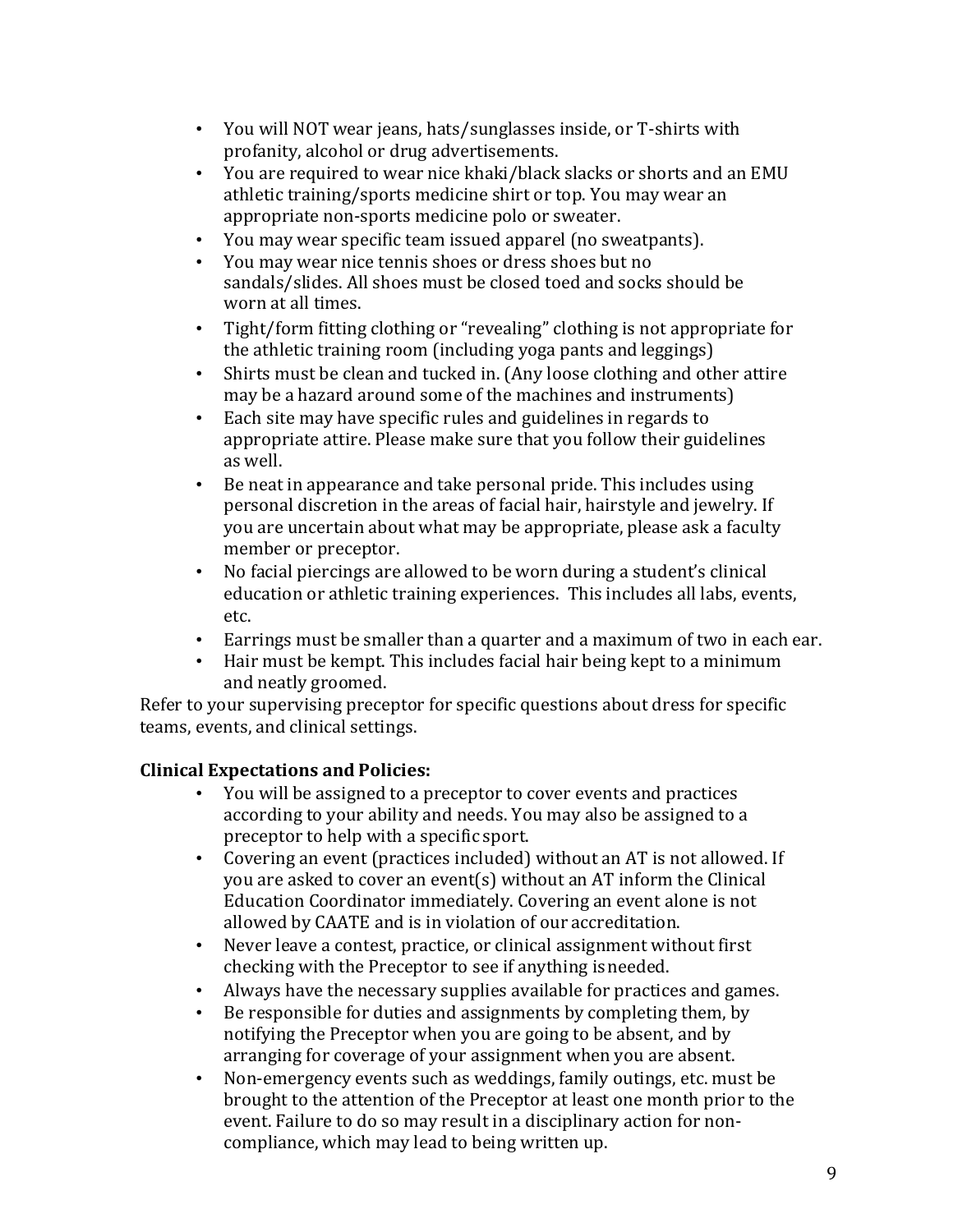- Off Campus ATS may decide if they would like to take Eastern Michigan University's Winter Break or the High School Spring/Winter Break. They are not allowed to take both weeks off. You will need to discuss this with the Preceptor to determine which the best educational decision may be.
- The highest practicum student with an EMU sport team is considered the senior student. This person is responsible for all paperwork for the team during each clinical assignment. Students will not be allowed to move onto the next practicum unless these duties are followed and completed to the satisfaction of the Preceptor. Students who are not familiar with EMU's paperwork must work with their Preceptor to learn the appropriate procedures.
- AT students will be required to assist with mandatory event coverage when their clinical assignment does not have an event or practice scheduled. Please be advised that you may be asked to assist with a mandatory event in addition to your clinical assignment if there is an event or practice scheduled. Students are made aware of mandatory events during the beginning of the year meeting.
- AT students will be required to start their fall experiences during the  $site(s)$  scheduled start dates. This date may be prior to the start of the EMU academic semester.
- Travel duties The ability for an ATS to travel is a privilege and valuable educational experience. When presented with the opportunity the ATP encourages the ATS to take advantage of the excellent educational experience.
- When you travel with a team, it is your duty to find out the appropriate dress code from your Preceptor. You will adhere to this code or the minimal ATS dress code whichever is more professional.
- TRAVEL WITHOUT AN AT IS NOT ALLOWED. If you are asked to travel without an AT inform the Clinical Education Coordinator immediately. This is not allowed by CAATE and is in violation of our accreditation.
- Inform your instructors ahead of time that you are going to miss class because of travel with a team. You may obtain a letter from your Preceptor, the Clinical Education Coordinator, or the Program Coordinator if necessary.
- All rules applying to student-athletes on the road apply to the ATS.
- Students are required to wear name badges identifying them as an ATS at all times while they are in the clinical environment.

## **Clinical Education Assignment Supervision Guidelines**

Accreditation requirements state that an Athletic Training Student must be supervised at all times during a clinical education assignment. This, of course, is also a strict policy for all Athletic Training Students at Eastern Michigan University.

What defines "supervision of clinical education in an Athletic Training Program"? According the Athletic Training Accreditation guidelines, "Clinical Education is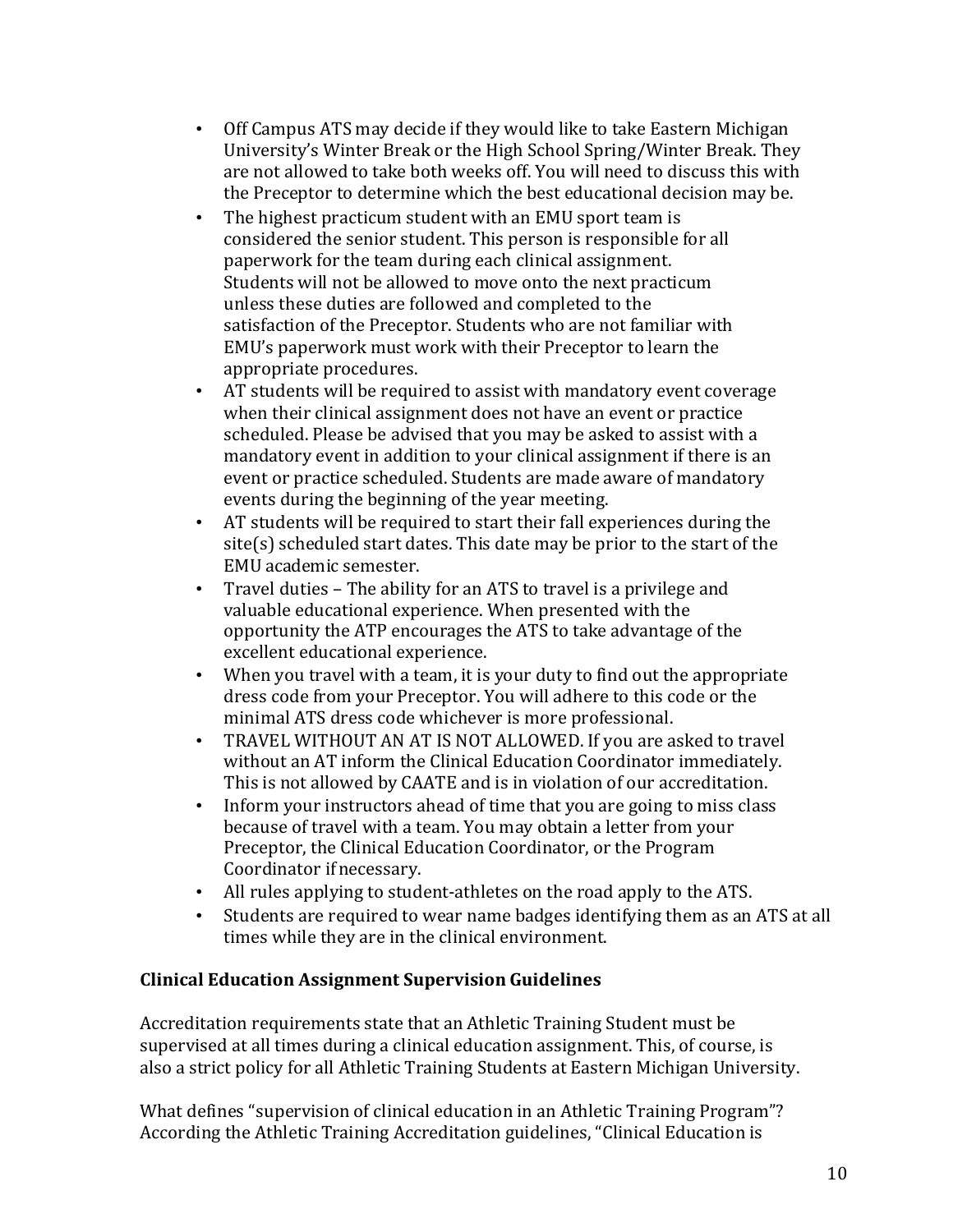supervised by a Preceptor or other qualified allied health care professional. The supervision of the clinical education must involve constant visual and auditory interaction between the Preceptor and the student. The Preceptor supervision of students must allow for multiple opportunities for evaluation and feedback."

Here are some additional guidelines concerning supervision that all Athletic Training Students should follow:

- Do not attempt to act if you are not under supervision. This would constitute acting outside of your clinical assignment, and can create a major liability situation for yourself.
- If your clinical instructor is leaving you unsupervised this should be brought to the attention of the Clinical Education Coordinator or Program Coordinator
- When you are under supervision, if you are not sure about an action you should take, ASK! Do not be afraid to ask any questions directly to your preceptor.
- There may be an occasion that the student is left unsupervised for example, your clinical instructor may have to use the restroom or may have to visit with a coach. Whatever the circumstance may be, the student should act only as a first responder.

# **Other Program Policies: Clinical Education Hour and Relief TimePolicy**

- CAATE does not distinguish the number of hours required during a week; the ATP program requires an average of 20-25 hours a week during the student's clinical education experience. The ATS is advised that the hours can fluctuate above or below the required ATP hours. It is the duty of the ATS to sit with their Preceptor to establish a monthly schedule. This schedule may change per the athletic schedule of the site.
- A minimum of 15 hours or maximum of 30 hours per week is required.
- Per CAATE requirements, the athletic training student is required to have one day off per 7-day cycle.

# **Remuneration Policy**

• Students are not allowed to receive any monetary compensation for their clinical education courses. This is an educational experience and the focus should remain as a preceptor-student not employeremployee.

# **Checking "my emich" account**

Athletic Training faculty and Preceptors will correspond regularly via email to the Athletic Training students. If students do not use their "my emich" account as their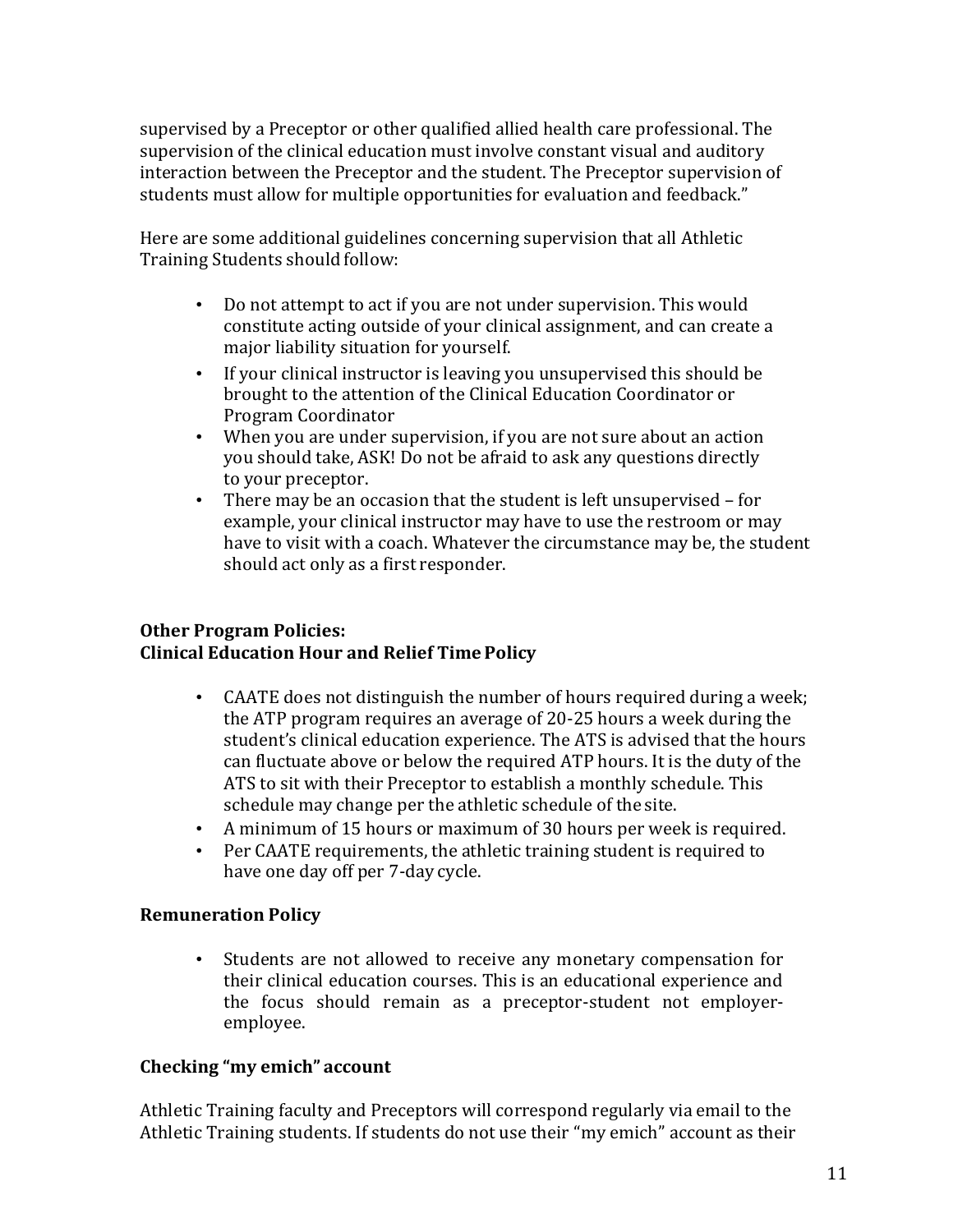primary email, they should forward their "my emich" account to a more regularly used email address. Students should check email frequently, as to stay informed of activities, changes, and other events occurring within the Athletic Training Program and specifically within a student's clinical assignment.

### **Introductory Meetings**

Each student who registers for a Practicum course within the Athletic Training Program will be assigned a clinical education assignment as a requirement for successful completion of the practicum. During this clinical education assignment, each student will be assigned to a Preceptor who will, at the start of each student's new clinical education assignment, provide the student with an introductory meeting, which will address the expectations of the Clinical education assignment. Issues including EAPs, attendance, clinical responsibilities and duties, dress, etc., will be discussed in detail. It is the responsibility of the STUDENT to contact his/her Preceptor if there are any questions concerning any of these issues discussed during the introductory meeting.

## *Code of Conduct for Athletic Training Students*

Athletic Training students are expected to conduct themselves in a professional manner during both the classroom experience and the clinical education assignment of the Athletic Training Program. During a student's clinical education, it is expected that the student keep all interpersonal relationships with fellow students, staff, patients, athletes, coaches, administrators, etc., strictly professional at all times.

#### **ATS and the intercollegiate Student-athlete**

This relationship is complex. While friendships are not discouraged it is important that the ATS understand their roles as professionals. Personal feelings for a studentathlete should not interfere with those roles. The ATS has a professional responsibility to the student-athlete that does not allow for compromise. The athletic training student must also understand the importance of confidentiality. Acting with integrity and loyalty is essential at all times. All athletic training students must treat each student-athlete that enters an athletic training venue with the SAME professional courtesy, respect, and assistance. Intimate relationships are not encouraged with intercollegiate student-athletes. This compromises the professional relationship between the ATS and the student-athlete. If this does develop you must inform your Preceptor. You will not be allowed to complete your clinical education with the Preceptor who supervises the team the student-athlete is on. If it is discovered that you are dating a student-athlete and have not informed your Preceptor you will be written up and may be removed from the program immediately. We cannot tell you whom you can date, but you must keep us informed of these relationships. If you have any questions regarding this please talk to the ATP Program Coordinator or Clinical Education Coordinator.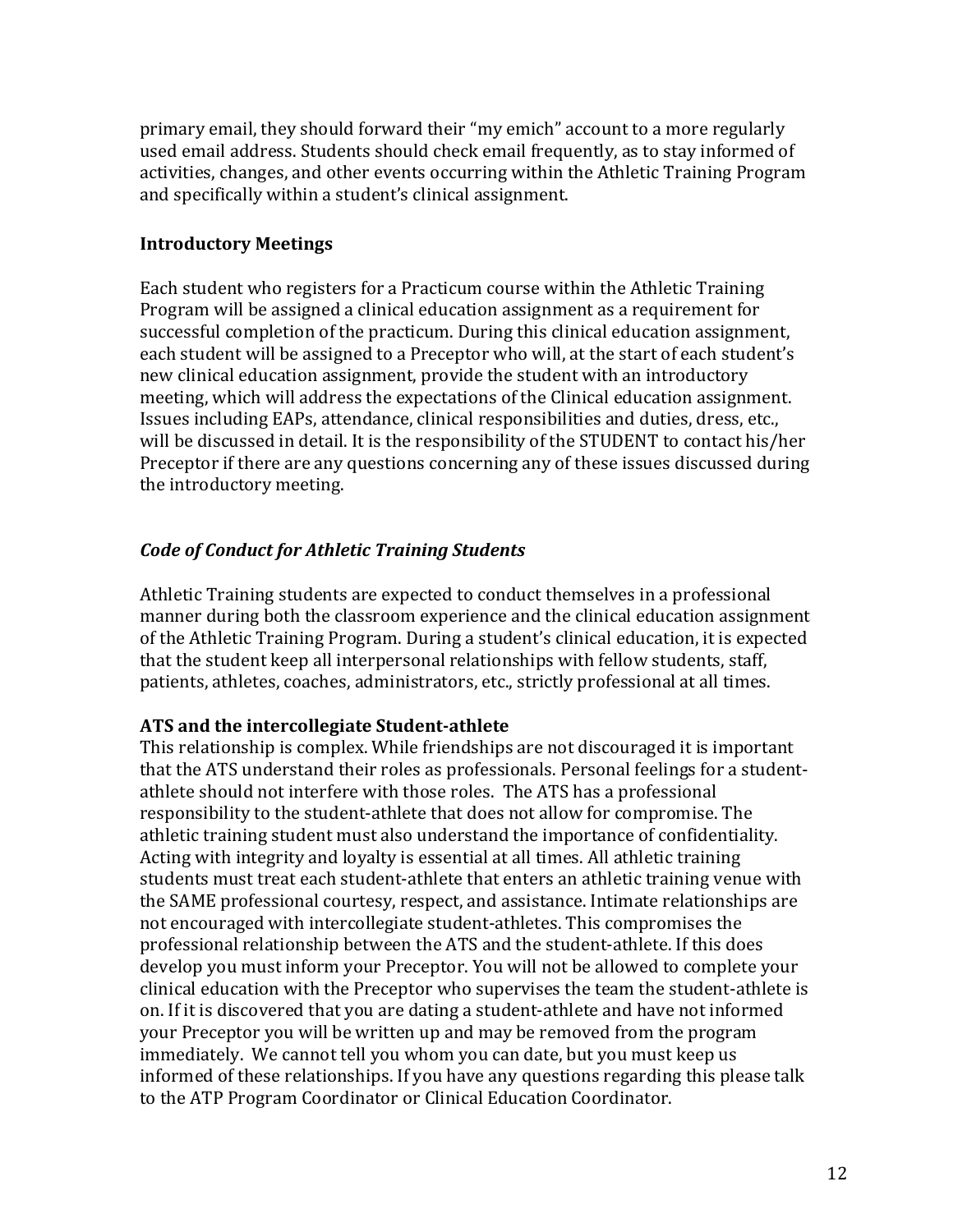## **ATS and the High School Student-athlete**

The guidelines of each affiliated site must be followed. The ATS is not allowed to develop friendships or other relationships with high school student-athletes outside the realm of Athletic Training. Remember these students are considered minors (even if they are 18 years old) and should be treated in that manner.

## **General Conduct**

- Athletic Training students should make every effort to display a positive attitude toward their peers, staff, patients, athletes, coaches, administrators, etc., during their clinical education assignment. Athletic Training students should, under no circumstances, ask any of the abovementioned individuals for monetary or valuable favors (team clothing, event tickets, etc.) during their clinical education assignment.
- Smoking, chewing tobacco, consumption of alcoholic beverages, or the use of illegal drugs during any of the educational components or athletic training experiences including but not limited to summer camp coverage, special event coverage, volunteer opportunities etc. of the Athletic Training Program are strictly prohibited. Please make sure you are following personal hygiene and do not show up to your Clinical educational assignments smelling of smoke. If you do, your Preceptor may ask you to leave to change clothes. This is a health care profession and we do not want to represent our profession in a negative manner.
- Athletic training students are prohibited from drinking alcohol during assigned or volunteer hours or while traveling with an athletic team.
- All athletic training students are under the guise of the University and Department of Athletics Alcohol and Other Drug Policy.
- If it is discovered that a student has engaged in any of violations of the drug and alcohol policies during an educational or athletic training experience the student can be immediately removed from the program.
- Athletic training students are highly visible individuals in the athletic arena on a college campus. What occurs outside of the athletic training education experience can sometimes have an effect on people's perception of you in the athletic training facilities. Be smart during your extra-curricular activities.
- Ethical Cyber Activity (Social Media) Athletic training students should, under no circumstances, portray themselves in a way that may affect a person's perception of Eastern Michigan University's Athletic Training Program or Athletic Department in a negative way. A case of cyber ethical abuse can result in immediate removal from the Athletic Training Program. (This will be determined by the ATP Program Coordinator,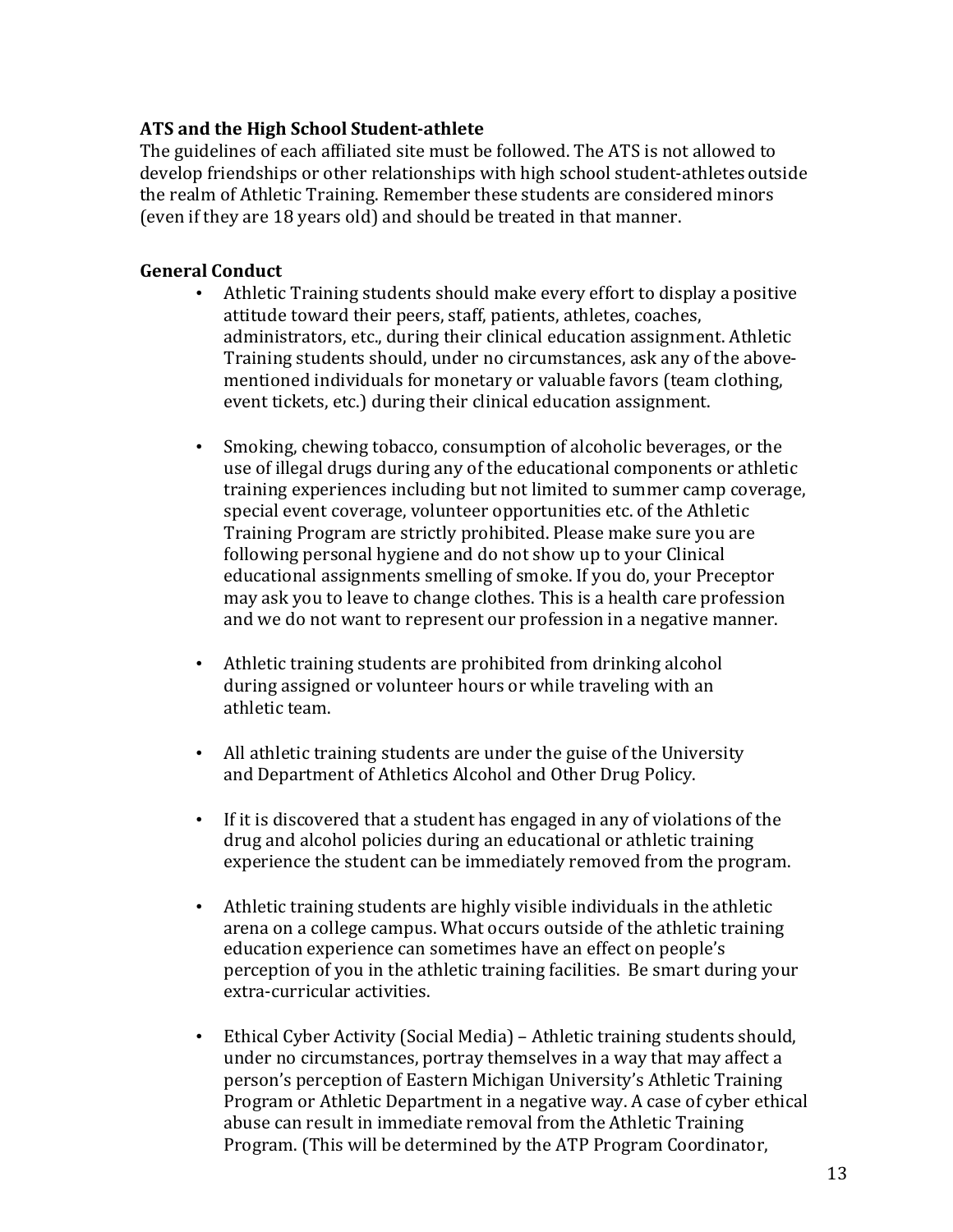Clinical Education Coordinator and when appropriate the supervising preceptor.)

- If at any time the student(s) external behavior reflects negatively on the ATP program, Athletic Department and/or the Athletic Training Profession, the ATP program reserves the right to review the behavior and immediately remove the student from the program.
- It is expected that Athletic training students act in compliance with OSHA guidelines and practices and utilize Universal Precautions at all times during their clinical education assignments.
- Athletic Training students are expected to abide by all university policies as outlined by the EMU Student Conduct and Community Standards Office. Please refer to this document as needed. This document may be viewed on the EMU website at www.emich.edu

# *General Policies for Athletic Training Students Rules, Regulations and Responsibilities*

## **Ethical Concerns for Athletic Training Students**

Below is a list of potential ethical concerns that a student enrolled in the Athletic Training Program at Eastern Michigan University could potentially face. Athletic Training Students should be aware of these at all times during all aspects of their involvement in the program. Any questions or concerns related to this list should be immediately directed to the student's clinical supervisor/instructor and the Athletic Training Program Coordinator.

- Athletic Training Students should understand, uphold, and follow the NATA Code of Ethics at all times. The NATA Code of Ethics can be viewed by going to nata.org.
- Athletic Training Students should not criticize or reprimand fellow Athletic Training Students, faculty, staff, coaches or administration.
- Athletic Training Students should keep all interpersonal relationships strictly professional during all Clinical al Assignments. This includes relationships with peers, athletes, patients, supervisors, instructors, coaches, faculty, and administrators.
- Athletic Training Students should maintain strict confidentially. At no time should an Athletic Training Student discuss an athlete's or a patient's injury, condition, status, etc., with anyone except the Athletic Training faculty and preceptors, for educational purposes only.
- Athletic Training Students should never "cover up" for an athlete.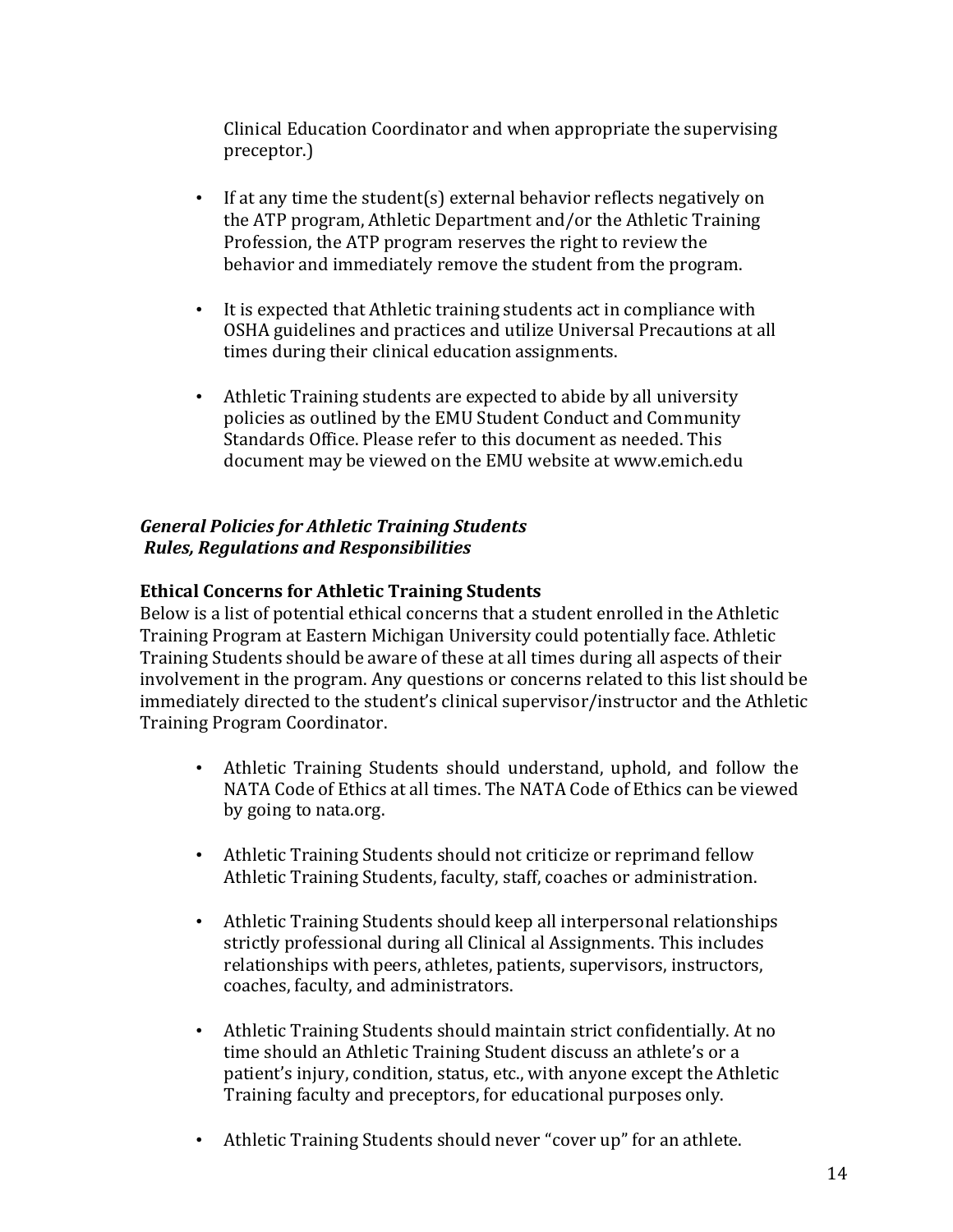- Athletic Training Students should treat all patients/athletes equally regardless of age, gender, sport, race, etc.
- Athletic Training Students should not do special favors for athletes/patients.
- Athletic Training Students should refer all problems, concerns, and questions related to athletes/patients and all aspects of the clinical education assignment, to the appropriate preceptor/faculty member.
- The Athletic Training Program reserves the right to immediately remove a student from the program who violates ethical, student conduct code and/or professional behavior as described by the Eastern Michigan University Office of Student Conduct, Athletic Department, and the Athletic Training Program Manual.

## *Clinical Education Assignments for Athletic Training Students*

Athletic Training Students at Eastern Michigan University are required, as a part of the Athletic Training Curriculum, to take a series of 4 practicum courses and complete an internship. Practicum courses include various components, which each student must successfully complete in order to graduate. One of these components is clinical education. During the clinical education component a student is assigned to a Preceptor. Students will receive clinical instruction and supervision from a Certified Athletic Trainer/Preceptor or supervision from another health care professional.

The following is a list of general information related to the clinical education:

- Clinical education assignments are selected for each student, in an effort to maximize the student's education with a wide variety of athletic training experiences.
- All students will have exposure to clinical education that consists of, but may not be limited to, individual and team sports, sports requiring protective equipment (e.g. helmet and shoulder pads), patients of different sexes, non- sport patient populations (e.g., outpatient clinic, emergency room, primary care office, industrial, performing arts, military), and a variety of conditions other than orthopedics  $(e.g.,)$ primary care, internal medicine, dermatology).
- Clinical education is assigned as a requirement for successful completion of your education. You are NOT expected to work in a manner that replaces the function of a Certified Athletic Trainer.
- Clinical education assignments are not based on age, gender, race, etc.
- Clinical education may begin before the academic semester. It is the responsibility of the student to contact the Preceptor that oversees the clinical education assignment to determine the start and end time.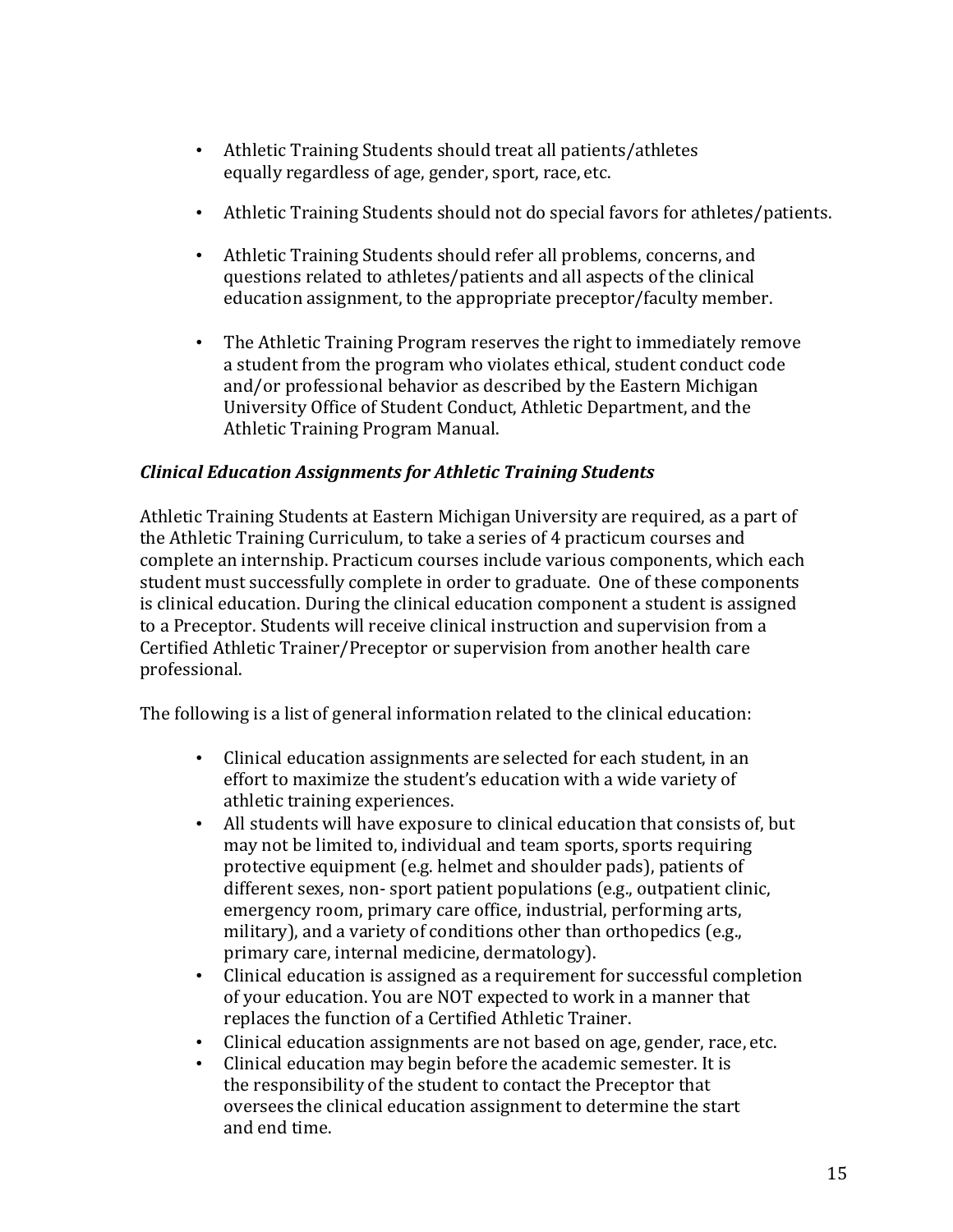# *Grievance Procedures for the Athletic Training Program*

These procedures are in place to allow students to grieve the Athletic Training Program in the following situations:

- Denial into the ATP
- Removal from the Athletic Training Program
- Or any other situation that the student feels as though they were not treated in a fair and equitable manor

All other formal student grievances (i.e. grades) would follow standard university procedures. Those procedures can be found on the university website, emich.edu.

## **Athletic Training Program Grievance**

The procedures are as follows:

The student must submit a written appeal to the School Director of Health Promotion and Human Performance within 5 academic days after the incident occurs.

The Grievance Committee will consist of

- One Academic Administrator within the College of Health and Human Services
- One Faculty Member outside of the Athletic Training Program within the School of Health Promotion and Human Performance
- One Athletic Training Student who has been admitted into the ATP

The Grievance Committee will schedule a meeting with the student. The procedures for the meeting are as follows:

- 1. The student, with or without representation/faculty support will present their "case" to the committee
- 2. The Athletic Training Program representative(s) will present the rationale for denial, probation, or dismissal.
- 3. The Grievance Committee will vote (a majority vote) on whether to uphold the Athletic Training Program's decision or to overturn it.
- 4. The Grievance Committee will respond in writing to the student and the Athletic Training Program representative within 2 academic days of their decision.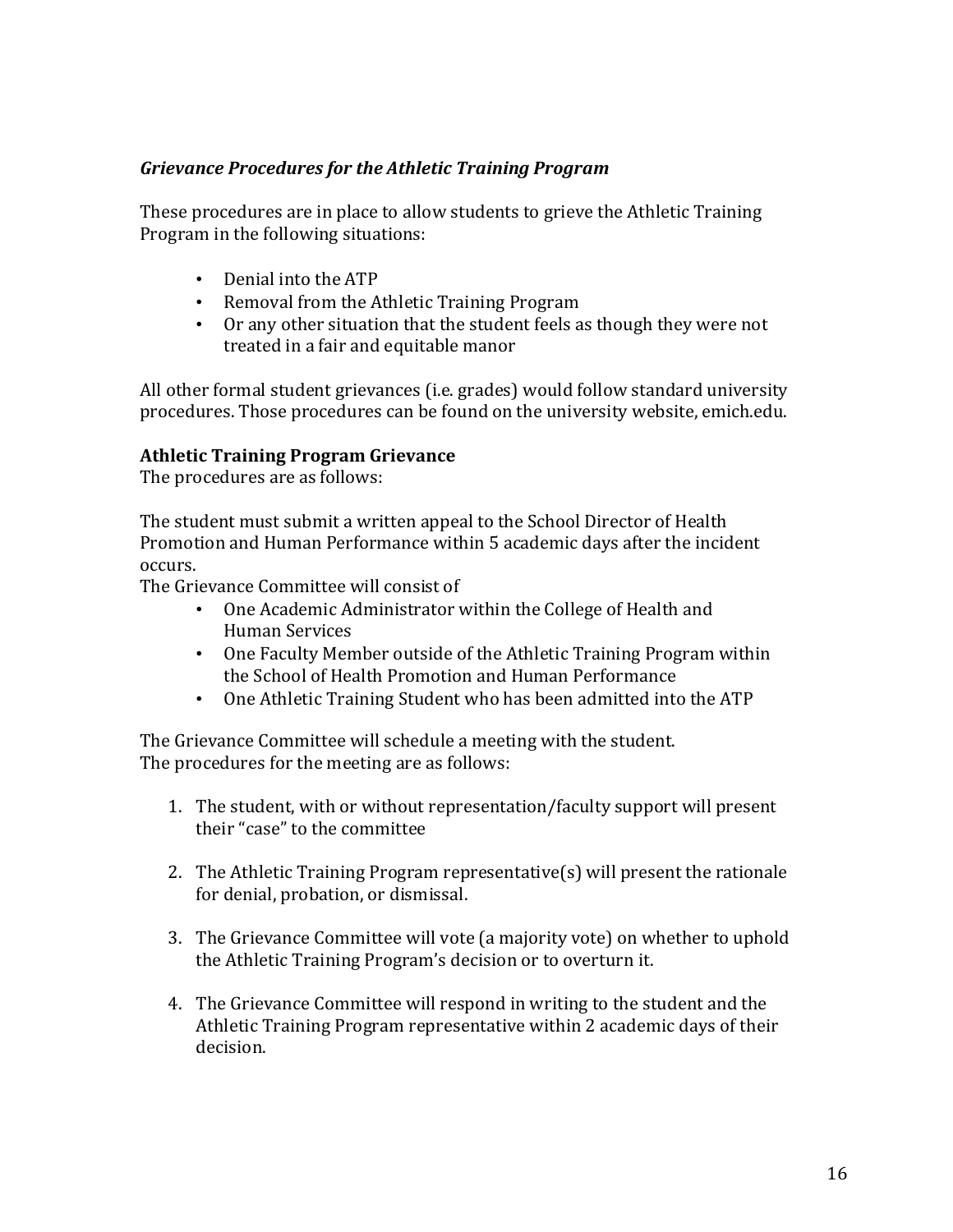## **University Policies FERPA**

The Family Educational Rights and Privacy Act (FERPA) of 1974 is a federal law designed to protect the privacy of current and former student's educational records, and afford students certain rights with respect to their education records. The ATP follows the University policy related to FERPA, which can reviewed in detail here:

http://www.emich.edu/registrar/registration\_info/ferpa.php

# **Grade Grievance**

The ATP follows the University Grade Grievance Policy. [A3.17d] For more details on the University Grade Grievance Policy, refer to the EMU Graduate Student Catalog: Grade Grievance Procedure for the EMU Community http://catalog.emich.edu/content.php?catoid=12&navoid=1660#6

# **Disciplinary Actions "Writing up" Athletic Training Students**

Preceptors and other health care professional who supervise the clinical education assignment of Athletic Training Students have the right to "write up" an ATS for violations of the ATP manual.

# **Those violations of ATP manual include but are not limited to:**

- ATS not following the ATP dress code.
- ATS leaves a contest or practice without first checking with the Preceptor to see if anything is needed.
- ATS not having the necessary supplies available for practices and games.
- ATS not being on time to a practice or event.
- ATS not attending a practice or event without letting the Preceptor know. Permission from the Preceptor is required for any ATS absence.
- ATS not being on time to clinical education assignment including in-services
- ATS violates the confidentiality of the athletic training room.

If a student is "written-up" by their preceptor, they will have a meeting with the Athletic Training Program Coordinator within 5 business days of the AT Program receiving notice of the infraction. Discipline from getting "written-up" will follow the following general criteria:

- 1<sup>st</sup> write-up: Meeting with AT Program Coordinator, warning, and written plan to correct behavior
- 2<sup>nd</sup> write-up: Meeting with AT Program Coordinator, suspension from clinical site commensurate with infraction, and written plan to correct behavior
- $3<sup>rd</sup>$  write-up or more: Meeting with AT Program Coordinator, suspension from clinical site for at least 2 weeks, consideration of dismissal from AT program.
- Any egregious violation of policies may result in immediate removal from AT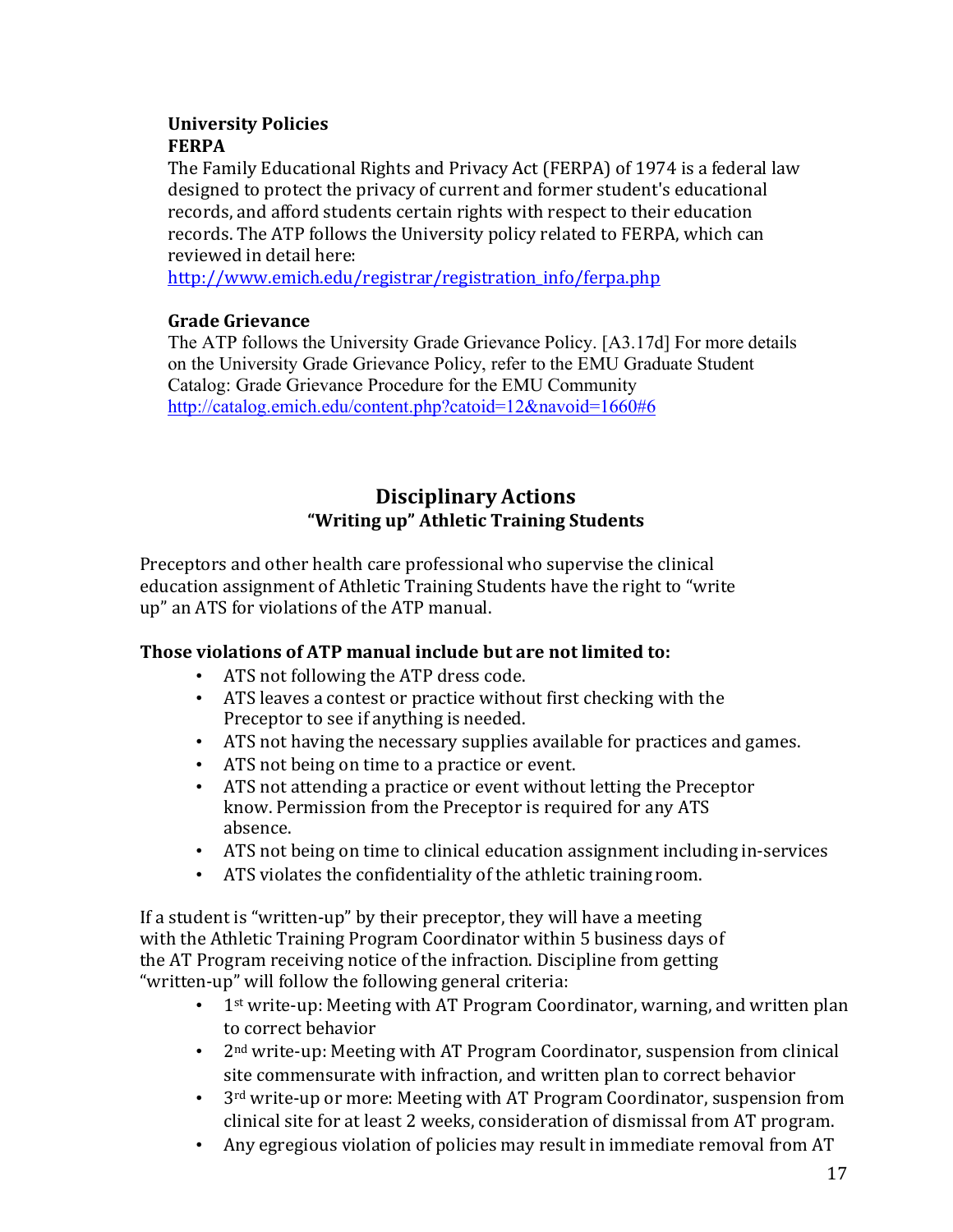program.

# **Decisions related to program suspension and dismissal are left up to** *the discretion of the Athletic Training Program Coordinator.*

# **Process for writing a student up:**

- 1. Provide the student with a clear explanation of his/her misconduct and inform them that a formal write-up will occur.
- 2. Complete the Student Violation form on electronic management system, including all necessary details.
- **3. Sign and date the Report.**
- 4. Show completed Report to the student, and ask the student to sign the report. (Signing the report only acknowledges the student has received it, not that they agree with it.)
- 5. Send an email to the clinical education coordinator letting them know of the situation within a week of the violation.

Report will be reviewed and signed by the Clinical Education Coordinator or the Athletic Training Program Coordinator. The Clinical Education Coordinator will forward a copy of the report to the Program Coordinator and upload it into the student's portfolio on our electronic management system.

A copy of the report will be placed in the student's permanent file in our electronic management system.

- Decisions related to program suspension and dismissal is left up to the discretion of the Athletic Training Program Coordinator.
- Students who receive three "write ups" will undergo a review by the ATP Program Coordinator and Clinical coordinator to determine if they will continue on in the program.
- After the review of the violation(s) a recommendation will be made by the Athletic Training Program Coordinator, and will be forwarded to the Chair of the School of Health Promotion and Human Performance.
- The ATP Program reserves the right to immediately remove a student due to an outstanding circumstance that may affect the student's ability to continue on in the program successfully. This includes but is not limited to changes in student's ability to adhere to the technical standards, students' demeanor during the clinical experience, failure to adhere to the cyber ethical standard, etc.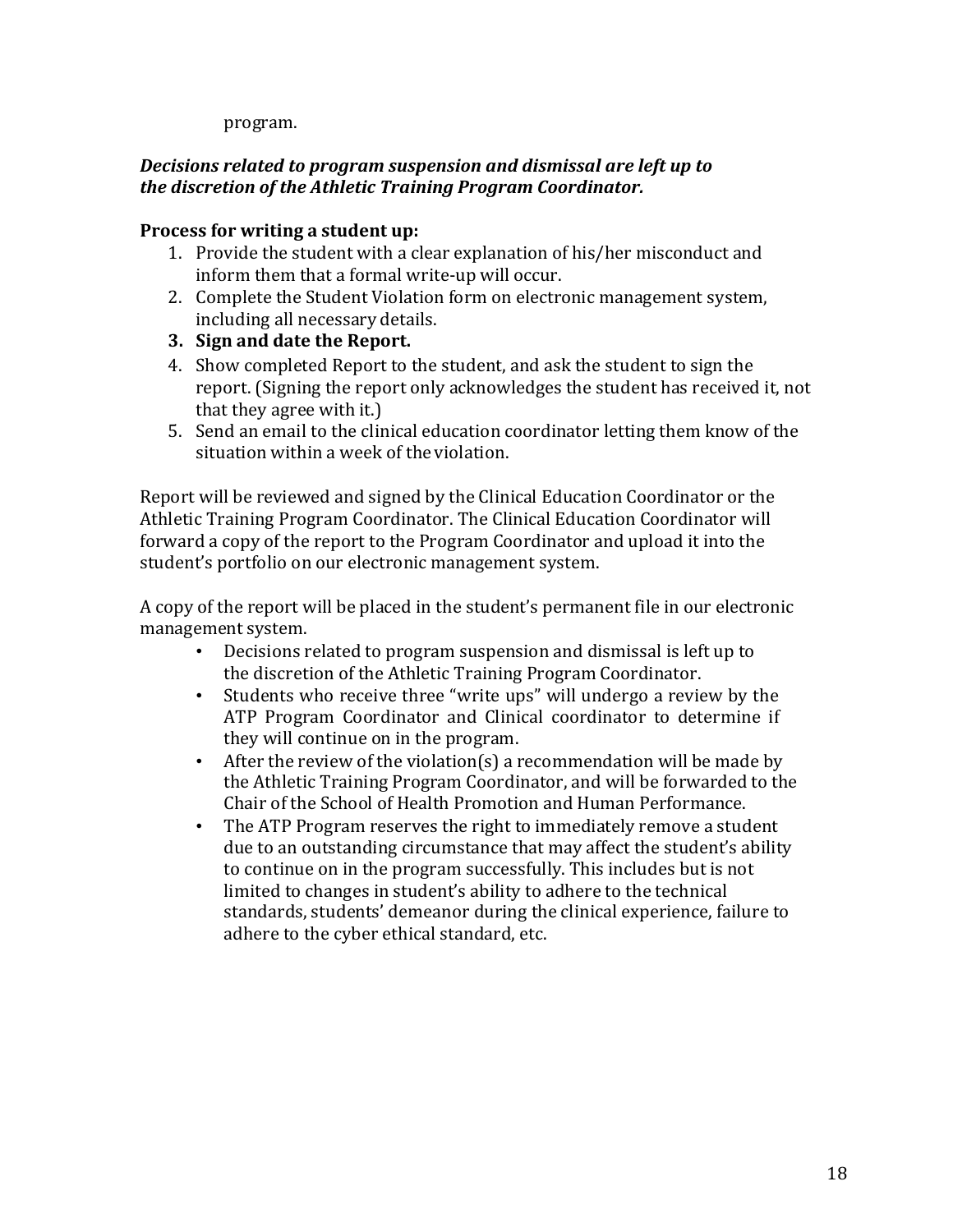# **Appendix- EMU Athletic Training Professional Skills**

- Thoughtful and responsive listener  $(IS)$
- Potential for competent leadership  $(IS)$
- Relates well with clinical rotation and patients/athletes therein (IS)
- Fosters a sense of collegiality and community within peers, preceptors, and patients/athletes (IS)
- Recognizes the value of others' views even if they differ from the individual's views (IS)
- Uses time wisely and completes assigned tasks on time (PPR)
- Submits work that reflects understanding of material and higher level thinking  $&$ understanding (PPR)
- Demonstrates effective use of problem solving techniques (PPR)
- Is flexible and adapts to change (SES)
- Demonstrates initiative for assuming responsibility (SES)
- Demonstrates high energy and positive attitude (SES)
- Fosters a positive environment with peer/colleagues in classes/clinical settings (SES)
- Practices in the clinical setting with compassion, respecting rights, welfare, and dignity of others (PPR)
- Demonstrates pride in self, program, University, and profession (PPR)
- Maintains a positive attitude in all situations and does not speak or act negatively toward EMU ATP or AT profession. (PPR)
- Works well with others (including AT students, Kinesiology students, student athletes, coaches, physicians, etc) (IS)
- Functions effectively in a variety of group roles  $(IS)$
- Speaks clearly, fluently, and uses correct grammar and medical terminology  $(IS)$
- Writes effectively with clarity, fluency, and correct expression (IS)
- Appreciates multiple perspectives; values human diversity; respects diverse talents; respects others as individuals with differing personal and family backgrounds and various skills, talents, and interests (IS)
- Meets obligations and deadlines (PPR)
- Maintains a satisfactory record of punctuality and attendance (PPR)
- Is respectful of all people, demonstrating an understanding and respect in regard to cultural competence (PPR)
- Is willing to give and receive help (SES)
- Accepts/Utilizes feedback or suggestions for personal/professional improvement (SES)
- Demonstrates the ability to reflect on and evaluate personal conduct and performance for self-improvement (SES)
- Accepts procedures and rules (PPR)
- Maintains appropriate dress and hygiene (PPR)
- Adheres to high ethical behaviors as set forth in NATA Code of Ethics (PPR)
- Respects patient and student confidentiality (PPR)
- Displays appropriate affect, emotional, poise, and self-control (SES)
- Responds to matters of concern as a responsible adult (SES)